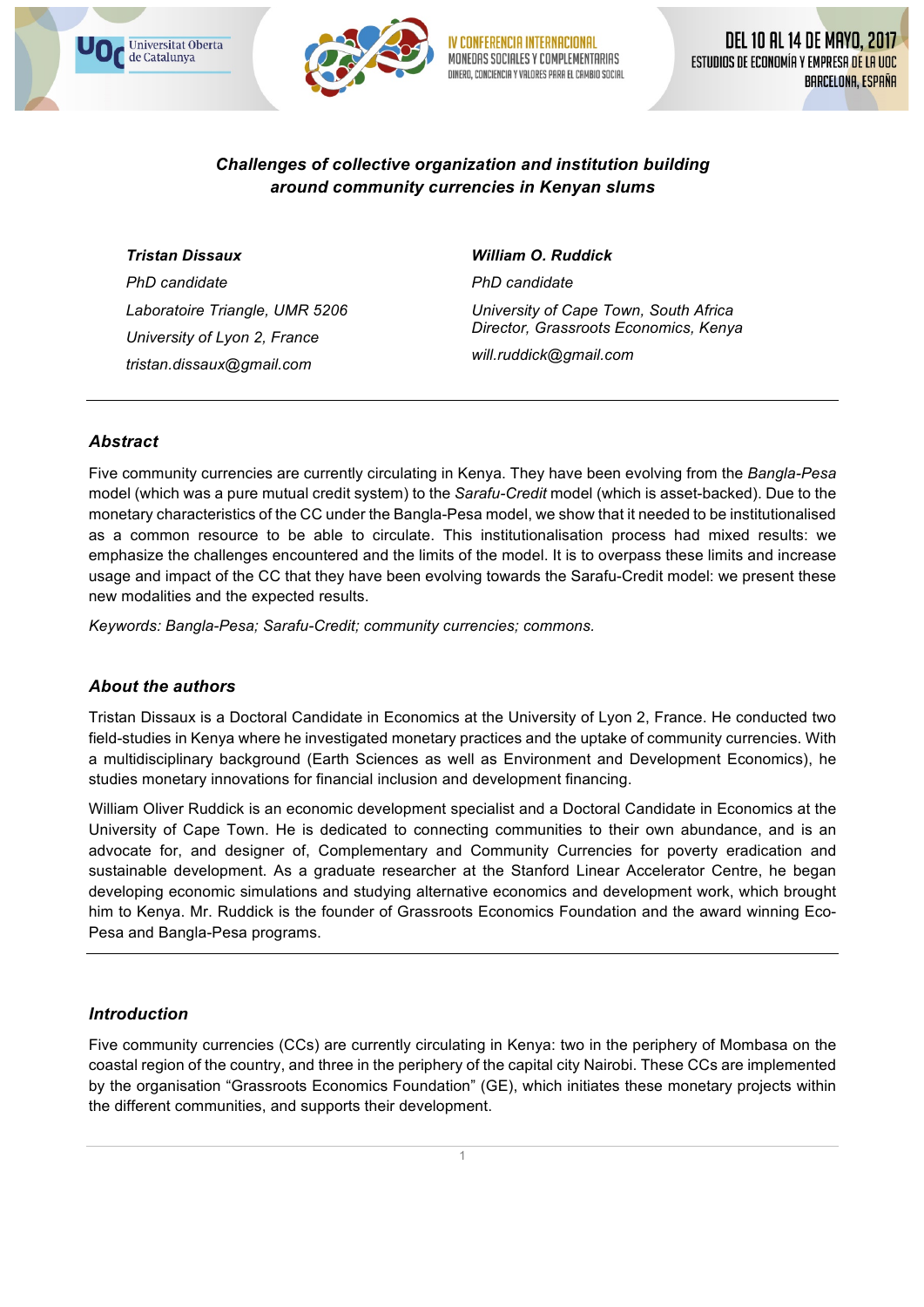



MONEDAS SOCIALES Y COMPLEMENTARIAS VALORES PARA EL CAMBIO SOCIAL

Being initiated in a same way by GE, these CCs share the same characteristics in terms of monetary characteristics and management modalities. After a first pilot project implemented in 2010 (the Eco-Pesa, see Ruddick, 2011), the five current CCs have been launched between November 2013 and August 2015. The first of them was the Bangla-Pesa, introduced in the community of Bangladesh (Mombasa area) (see Ruddick et al., 2015). These CCs are named after the locality where they circulate and the suffix "pesa" meaning "money" in Swahili. Given their shared characteristics, we will here refer to the "Bangla-Pesa model" to discuss of these five CCs. Nonetheless, this model has been evolving and the CCs have been transforming since they were first issued. In order to discuss this process of transformation and to address the reasons for these changes, we will distinguish the Bangla-Pesa model from the "Sarafu-Credit model": the first applies to the CCs with their initial characteristics, and the latter relates to the CCs with their new modalities. We will present both of these models, which are only ideal-types: the CCs didn't stick to the Bangla-Pesa model once they were launched, nor they fully match the Sarafu-Credit model yet, as it is still being rolled out. Kenyan CCs have been, and still are evolving from the first model to the second one: we'll use these two models to discuss from where they started and to where they are heading.

In the first section of this paper, we present the CCs' characteristics under the Bangla-Pesa model. We show that due to their particular monetary characteristics, such as the CC not being backed by any legal assets or reserves in national currency (but being backed informally by members' resources and commitment), the CC needs to be institutionalised as a common resource in order to gain acceptance. By "common resource", we refer in particular to Ostrom (1990). While this institutionalisation process proved to be successful for part of the members (who therefore benefit from the use of the CC), others appear to be left aside. This is the main limit of these CCs. Their characteristics also limited the scale of the programs, because of the difficulties to include larger scale businesses. We review the challenges explaining this contrasted evolution in the second section. In order to address these limits and to get the CCs to be more widely adopted and used, various changes have been introduced. With them, CCs evolved away from the initial Bangla-Pesa (mutual credit) model and toward the new Sarafu-Credit (asset backed) model. We detail these new modalities in the third section of this paper and discuss future prospects for Kenyan complementary currencies.

## *I. Getting community currencies to become common resources*

The five Kenyan complementary currencies have all been implemented in informal settlements, commonly referred to as slum areas. Indeed, according to UN-Habitat, 54.80 % of the urban population in Kenya are slum dwellers. Slums concentrate numerous economic, social, and environmental issues: it is where human needs are highly unsatisfied and it is to improve the situation of these areas that CCs have first been implemented there.<sup>1</sup> Common attributes of slums are a lack of basic services, substandard housing or illegal and inadequate building structures, overcrowding and high density, unhealthy living conditions and hazardous locations, insecure tenure, poverty and social exclusion, and substantial settlement size (United Nations Human Settlements Programme, 2003). Communities where the CCs are implemented $^2$  all share these characteristics.

These communities are characterised by an informal economy mostly made of micro enterprises: businesses run by a single person (or run by family members) providing goods and services to the local market. These businesses are mainly run by women, while most of men try to get employed outside of the slums (as per day workers in nearby industrial or residential areas). So slums are not only dormitory areas, as often thought of:

<u> 1989 - Johann Barn, mars eta bainar eta industrial eta baina eta baina eta baina eta baina eta baina eta bain</u>

 $1$  A pilot project is currently being launched in a rural area.

 $2$  Bangladesh and Mikindani in Mombasa area; Kawangware, Kangemi and Kibera in Nairobi area.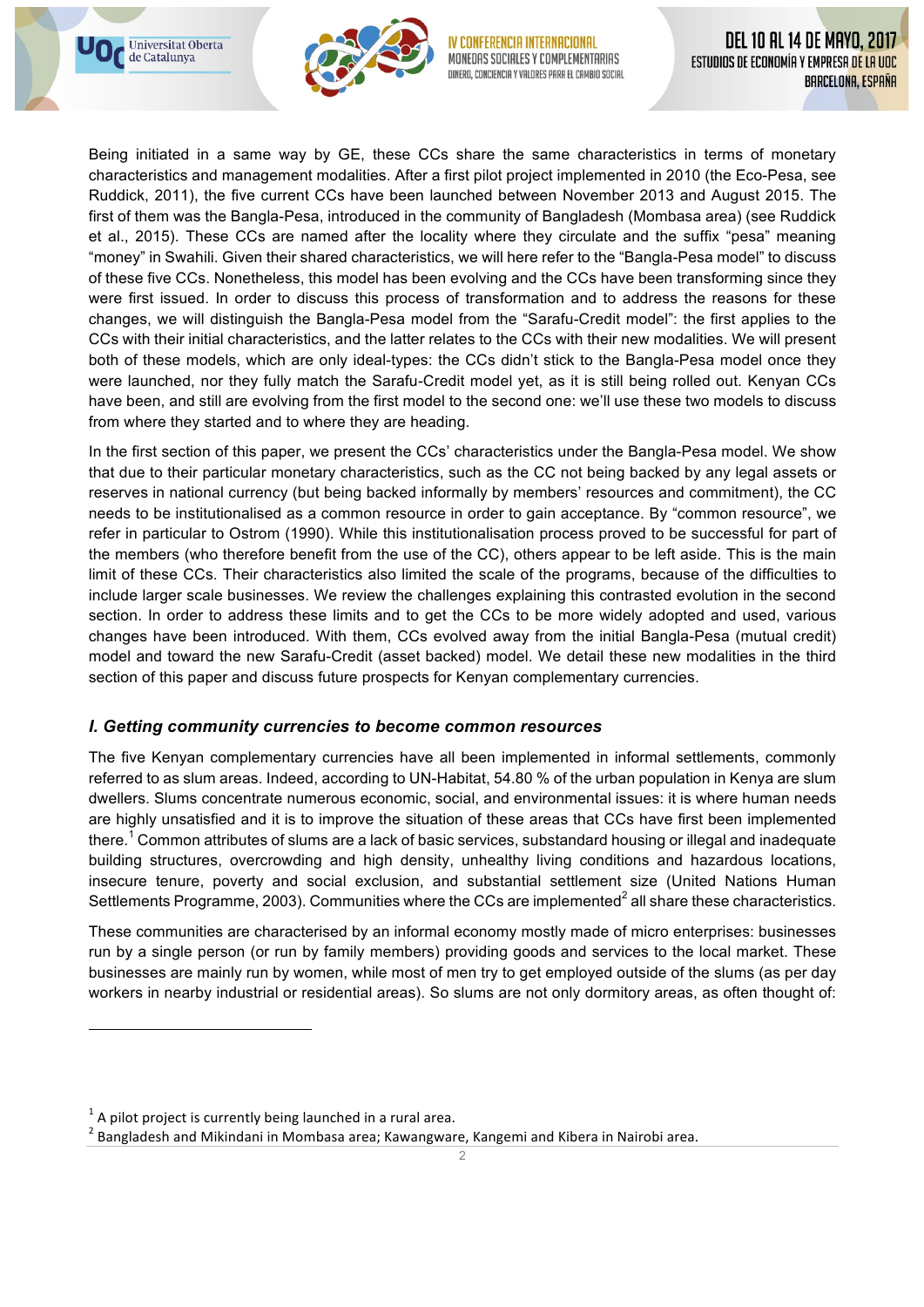



MONEDAS SOCIALES Y COMPLEMENTARIAS CONCIENCIA Y VALORES PARA EL CAMBIO SOCIAL

on the contrary, many economic activities take place there and a significant share of the population rely on these activities for their livelihoods. Yet, because of development imbalances between slums and the surrounding areas, phenomena of "money leakages" take place: outflows from these areas are chronically superior to inflows. Combined with large patterns of seasonality, these monetary dynamics generate times of stark lack of medium of exchange. Because money is scarce, exchanges are impeded and needs cannot be satisfied, while goods and services may still be available (and go unused). It is firstly to counter this situation that community currencies have been introduced in these areas. They aim at fostering trade by complementing the lacking national currency, thereof bridging unused resources with unmet demand; and stabilizing the local economic activity by acting as a countercyclical buffer.

The issuance of the CCs is preceded by an initial stage of mobilization, organisation and deliberation in each of the communities. In the case of Bangladesh for example, this process started in late 2012, while the CC was launched in November 2013. Mobilization is initiated by GE, which conducts various activities with the population in order to sensitize them about the CC concept, to introduce the potential benefits and challenges that one can expect from using the CC, and to train the population on the way to effectively use it. This process is also the occasion of a reflection on the structure of the local economy, and on the links everybody has with each other: this gives the population a better understanding about the way the local economy works and their own interconnectedness or lack thereof.

After this first mobilisation stage, organisation is needed from local stakeholders. Individually, each person willing to join the project has to find four backers: other community members endorsing this person and confirming their trust toward him. Collectively, the group has to register as a Community Based Organisation (CBO), giving it a legal independent existence: the CBO statute being close to the one of an association. For the group, a board has to be elected: board members are responsible for the animation of the group and the conduction of its activities. Finally, deliberation is held on two fundamental elements: the community currency vouchers and the constitution. The vouchers are collaboratively designed, for them to depict economic or social features of the community. The constitution details the operating rules of the group, by which each member has to abide. The all process puts together the different stakeholders of the project: business owners, schools' teachers, community leaders, and representatives of existing groups.

It is only after this preliminary work, and once a critical mass of at least 100 members is gained, that the CC is introduced. Each member is initially allocated 400 worth of Kenyan shillings in CC. Everyone receives the same amount, so the amount of CC issued is strictly proportional to the number of members. CCs take the form of security printed paper vouchers with denominations of 5, 10, 20 and 50, with the CC at par with the Kenyan shilling. The amount issued per person ( $\approx 3.6 \in$ ) is roughly equal to the average daily food budget for one household.

While 400 CC are issued per person, everyone has to contribute with half of the amount to a community fund. So each person directly receives 200, and the remaining 200 finds their way to the general circulation once they have been spent through community activities. This total of 400 CC gives each member access to goods and services from the rest of the network for this same value. At the same time, each member is committed to accept the community currency as much as he uses it, by providing his own goods and services to the rest of the community. Each member has therefore to keep a relatively constant balance of community currency in order to allow it to circulate: one should not spend without accepting it back, or accumulating it without spending it.

While most of local currencies get their acceptability because of their full backing with national currencies and their convertibility, Kenyan CCs under the Bangla-Pesa model are not backed by any amount of national currency, nor are they exchangeable for Kenyan shillings. The CC, once issued, can only be spent to get goods and services from other members, and the circulation takes place with the members' acceptance of the community currency for their own goods and services. So they are only backed by the informal resources of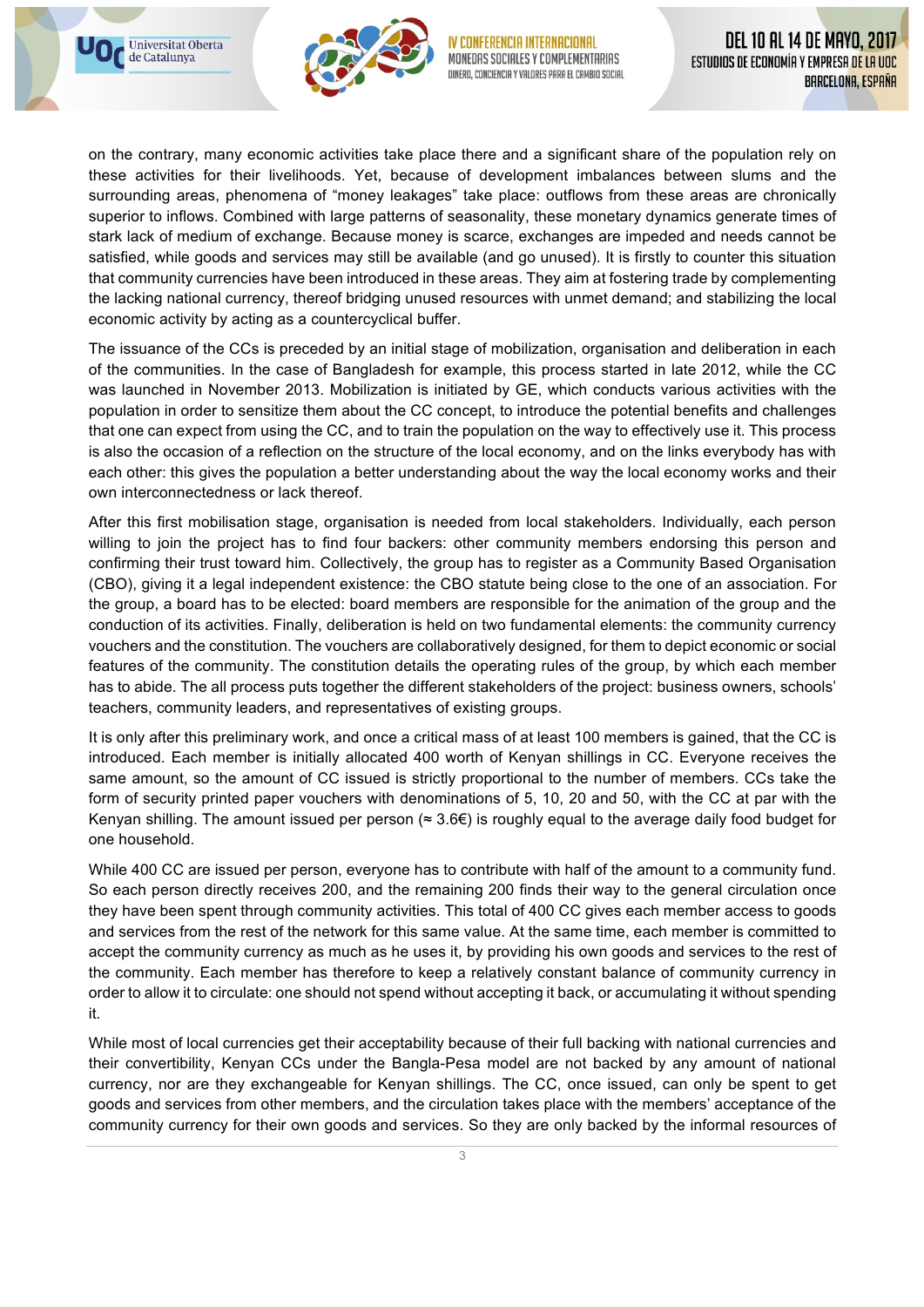



MONEDAS SOCIALES Y COMPLEMENTARIAS Y VALORES PARA EL CAMBIO SOCIAL

the community, by the commitment of the business network members to use it as a medium of exchange for trading among themselves. In this case, paper vouchers become money through the commitment of the members to use it as money: this is money creation put into practice. What backs the currency here is a particular form of capital: social capital in the form of trust. It is the trust shared by members of the community of payment that this paper can be accepted to get goods and services from others – the trust that this paper can act as money – which actually turns it into money. Its liquidity comes from the mutual indebtedness of all members toward each other, as the community currency creates a web of debts throughout the community. Someone having a low balance is debtor and has to provide his own goods and services and accept the CC for it. Conversely, someone having a high balance has a claim on the goods and services of other members. The CC can only circulate if these debts are settled as well as renewed over time: the currency is based on a rule of mutual credit. Thus it is a principle of reciprocity which is the basis of this monetary circulation, allowed by the complementarity and the voluntary interdependence of members.

In effect the CC represents the trust people have in each other's credit, GE's role is to build that trust through enshrining responsible regulation which ensure users will see full value by accepting such credit. In this sense GE's responsibility in developing such programs is that members will not go out of businesses through acceptance of such a credit.

For each member, to accept the CC or not can be seen as a social dilemma. "Social dilemmas are characterized by two properties: (a) the social payoff to each individual for defecting behavior is higher than the payoff for cooperative behavior, regardless of what the other society members do, yet (b) all individuals in the society receive a lower payoff if all defect than if all cooperate." (Dawes, 1980). In the case of complementary currencies, cooperation lies in accepting the CC for its own goods and services, while a defecting behavior would be to spend the allocated CC, access goods and services from others and not accept any CC back. The defecting behavior leads to a high short-term payoff: the defecting member got 400 shillings worth of goods and services "for free". Meanwhile, cooperation enables the CC to circulate, which brings shared benefits in the longer run: access to goods and services is eased in the community, exchanges are fostered and resources are more effectively used. This can lead to a more resilient community, especially if the CC allows to supplement the scarce national currency.

Ostrom (2010), analysing such social dilemmas, identified key variables affecting collective action: trust, reputation, and reciprocity. These three variables are notably relevant here. First, while everybody is willing to spend the CC, things are more complicated on the acceptance side. Indeed, one will accept the CC only if he is confident in his future ability to spend it. If not, he would have had provided his goods and services in exchange of worthless paper, that is at a loss. If members trust each other for accepting the CC, they will accept it themselves. This trust can be initiated on the basis of each member's reputation. His initial level of trust will depend on the social capital he has in the community, that is on his reputation. But the effective use of the CC can also participate in building this social capital and this reputation. CC usage is positively correlated to levels of community trust, and at the same time this usage participates in increasing it (Ruddick, 2015). Finally, reciprocity is essential: for the mutual credit principle to be effective, and for members to experience the use of the CC as fair. If one accepts the CC while he is not able to spend it because others refuse to accept it, he will feel robbed and develop resentment towards other members and the all CC project. This can ultimately lead him to exit.

So because of the specificity of their issuance process, Kenyan CCs under the Bangla-Pesa model need to become common resources in the sense of Ostrom (1990). Joint benefits can be generated only if one does not free ride (spending the CC without accepting it back). At the same time, the compliance of each depends on the compliance of others. To nurture compliance, a set of social practices has to be endorsed by all members, and their acceptance comes from the creation of a local institution in which each member is embodied. This common institution is built through the deliberation process leading to its formal creation, and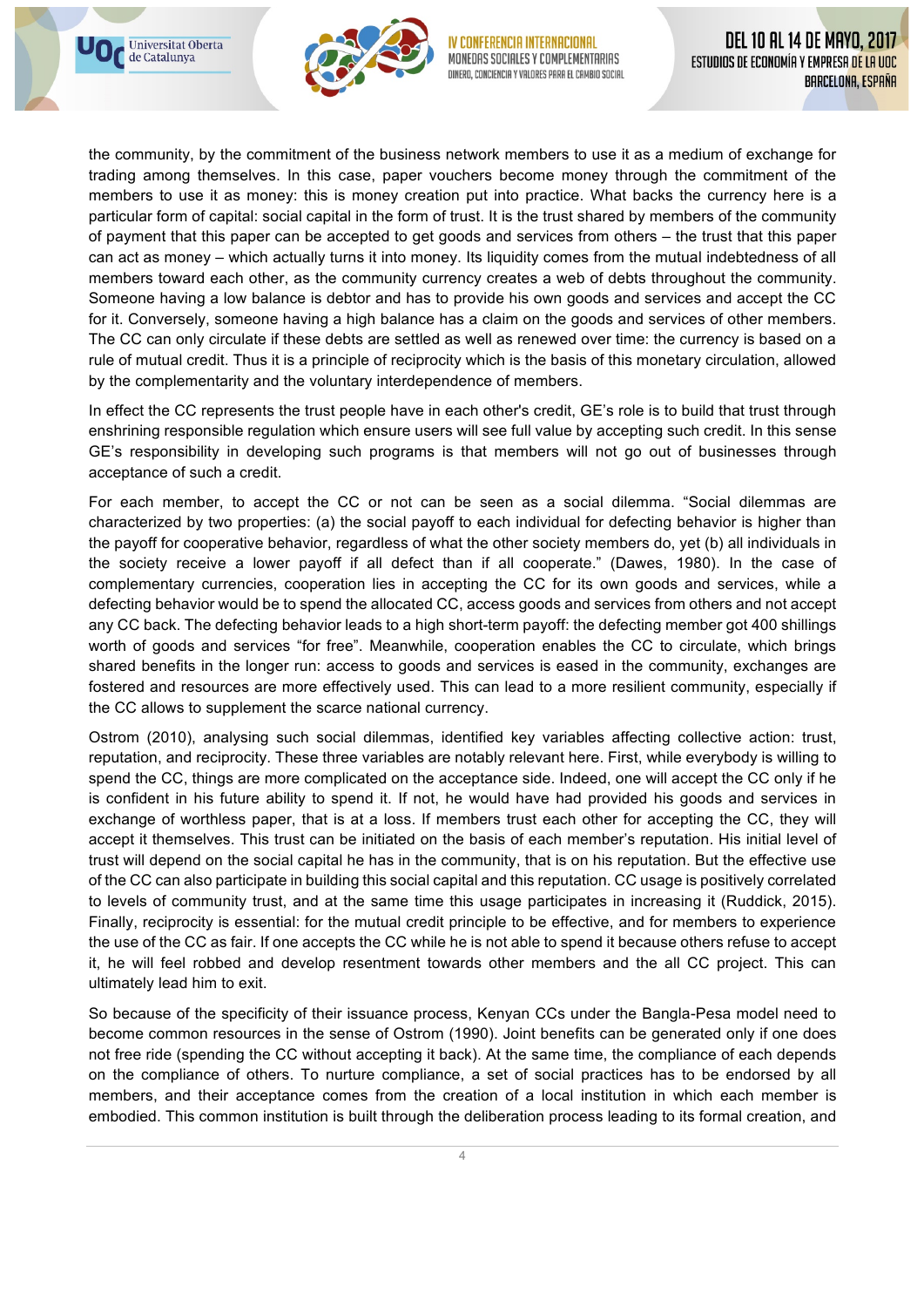



MONEDAS SOCIALES Y COMPLEMENTARIAS DINERO, CONCIENCIA Y VALORES PARA EL CAMBIO SOCIAL

should be sustained through its inclusive and democratic operations as well as its conflict-resolution mechanisms.

Reinforcing the common nature of the community currency, each year members contribute toward a community fund of Bangla-Pesa which they vote to use for certain community activities, such as: waste collection, recycling, tree planting, water and waste drainage, sports events, community cooking and elderly care. In addition, members receive advertising for their businesses, business training, savings accounts and entry to weekly market events to sell their goods.

## *II. Challenges in creating a common institution*

As discussed above, under the Bangla-Pesa model the CC needs to become a common resource to be able to circulate. This was indeed the case for part of members. Across networks, we see that about half of members regularly use the complementary currency for their daily exchanges. It is because they built trust in the currency, they strengthened ties with other members, and because they acknowledge the operations and rules of the group (and endorse its board). For them, this effective usage of the CC brings significant benefits. In particular, these members experience that they are able to save more of the national currency, and to access more easily to basic goods and services therefore satisfying their needs more largely (the CC is often described as "the currency allowing not to go to bed hungry"). Other experienced benefits include: stronger ties among members, facilitated exchanges when the Kenyan shilling is scarce, and increased sales for the microenterprise. An impact assessment conducted after the launch of the Bangla-Pesa estimated that it led to a 22% increase in sales for participating microenterprises (Ruddick et al., 2015).

These members for whom the CC institutionalisation is successful appear to be those who are already well integrated to the community and who have a high social capital. For them, it is easier to capitalize on the acquaintance they have with the rest of the community, in order to establish exchange links with other members. Here, the CC is a way to formalise and foster existing trust. But conversely, it appears that the institutionalisation process is difficult to realise for those who do not have this initial social capital As a result, it is not as inclusive as it should be: part of members found a seat in the common institution, but others are left at its margins. The CC does become a common resource for those who are able to accept and to spend it, but it is not the case for everybody.

So part of members, even if willing to use the CC, are not able to do so, primarily because they face persistent refusals from other members. It is the main reason stated by members to explain that they don't use the CC. Indeed, a member who do not have already established relations with other members will find difficult to initiate new ones: if he is unknown from the person he wants to spend the CC with, this person will most probably refuse to accept the CC because he does not have any guarantee that he will be able to trade back with this new person. So because of the lack of trust and reputation, the reciprocity needed to get the CC to circulate will not be initiated. The activities initiated by GE justly aimed at group building and community knitting, for this reciprocity to be more widely spread. Trust, most often established on the basis of bilateral relations, need to be turned into a multilateral trust, a trust directed toward the group as a whole and not toward particular persons.

Relying on mutual trust to maintain the common in the situation of marginalized or low income communities was difficult as the group grew larger and larger. In particular, it was difficult for members to be involved in the project while having to run their own business at the same time. To be involved in the project is time consuming and the time dedicated to the projects represents a high opportunity cost for these microentrepreneurs. CBOs board members also have their own businesses to run, and as a result are not able to fulfil members' expectations, which fuels resentment from the members towards board members. Also, CBO leaders will not take impulses on implementing local activities and using the community fund.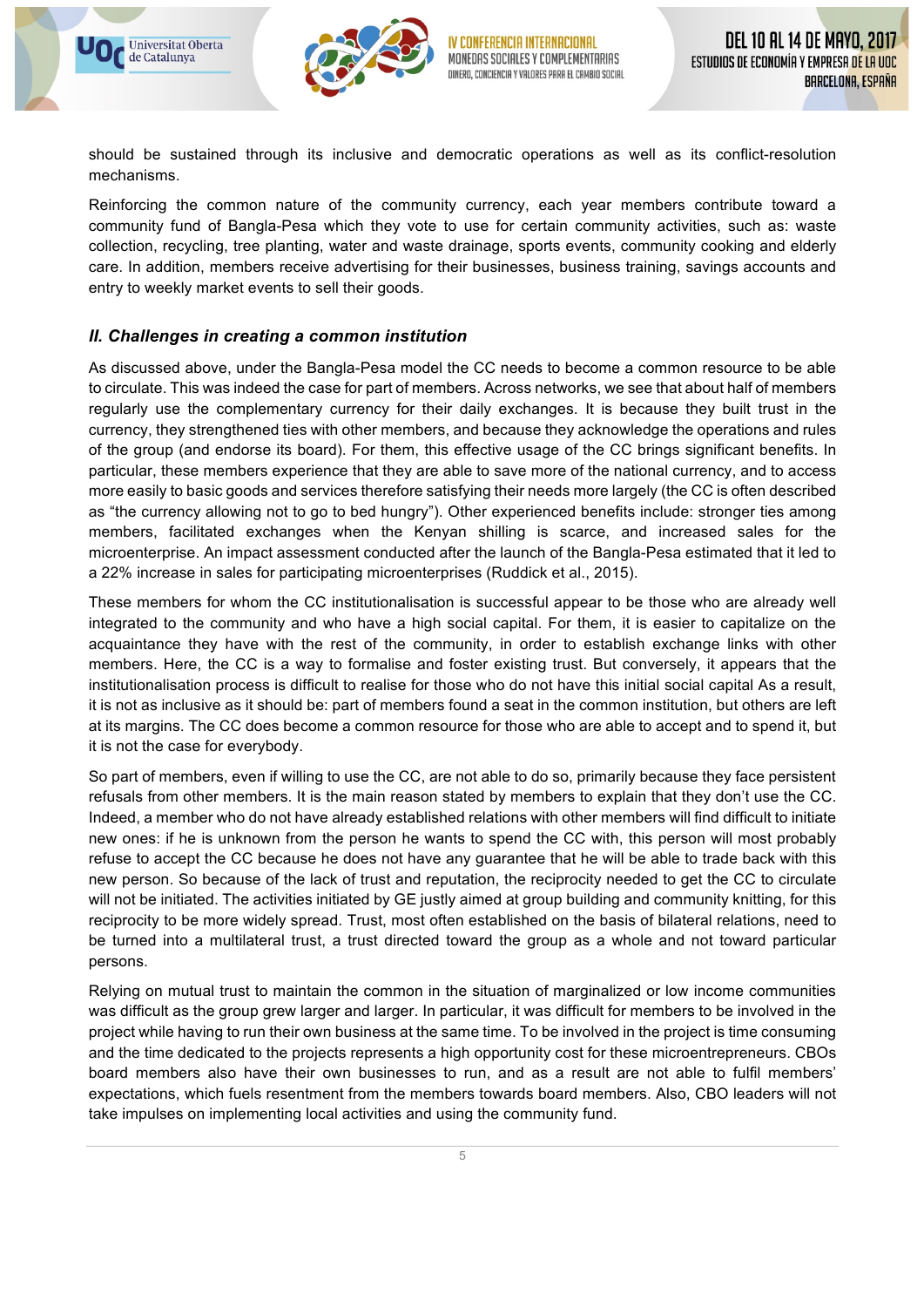



In addition, some members after getting their initial allotment of CC would spend it and refuse to accept it back, which means defaulting. Complaints of defaulting would trigger group mediation with the defaulters' guarantors: they are supposed to substitute themselves to the defaulting member. But this often resulted in prolonged discussions across multiple days. This arbitration method was too cumbersome as the groups grew larger and larger.

Also the limitations of needed cash-flow of small businesses meant that the marginal gains from increased CC trade could only be realized if they could source their stock locally. Otherwise businesses would face losses if they accepted too much CC without being able to spend it locally. The most popular shops would get inundated with too much CC to use and would have to drastically limit acceptance.

When the scale of the programs got too large to ensure operations on an individual basis and mutual guarantee, GE moved to backing the credits with cooperative assets.

# *III. Evolutions to the Sarafu-Credit model and future prospects*

When initiated in 2016, GE developed cooperative shops in each of the five communities. These shops served as community information and credit-clearing centres and were stocked with both local goods as well as wholesale items. These items could be purchased using CC and profits from these shops could be used to buy off excess CC from members. This backing drastically increased the community's trust in the CC and has increased enrolment in the programs dramatically. Sarafu-Credit is used as an umbrella term and for branding purposes for all the CC including Bangla-Pesa in Kenya. "Sarafu-Credit is used here" signs are displayed on accepting businesses and schools. While the cooperative businesses are still being subsidized by GE they are showing increasing returns and growing membership month by month. For example, GE is currently developing coconut oil and maize milling factories in rural areas where CC will be rolled out and backed by these factories as cooperative assets.

The chart below shows how the CC circulates with these new modalities:

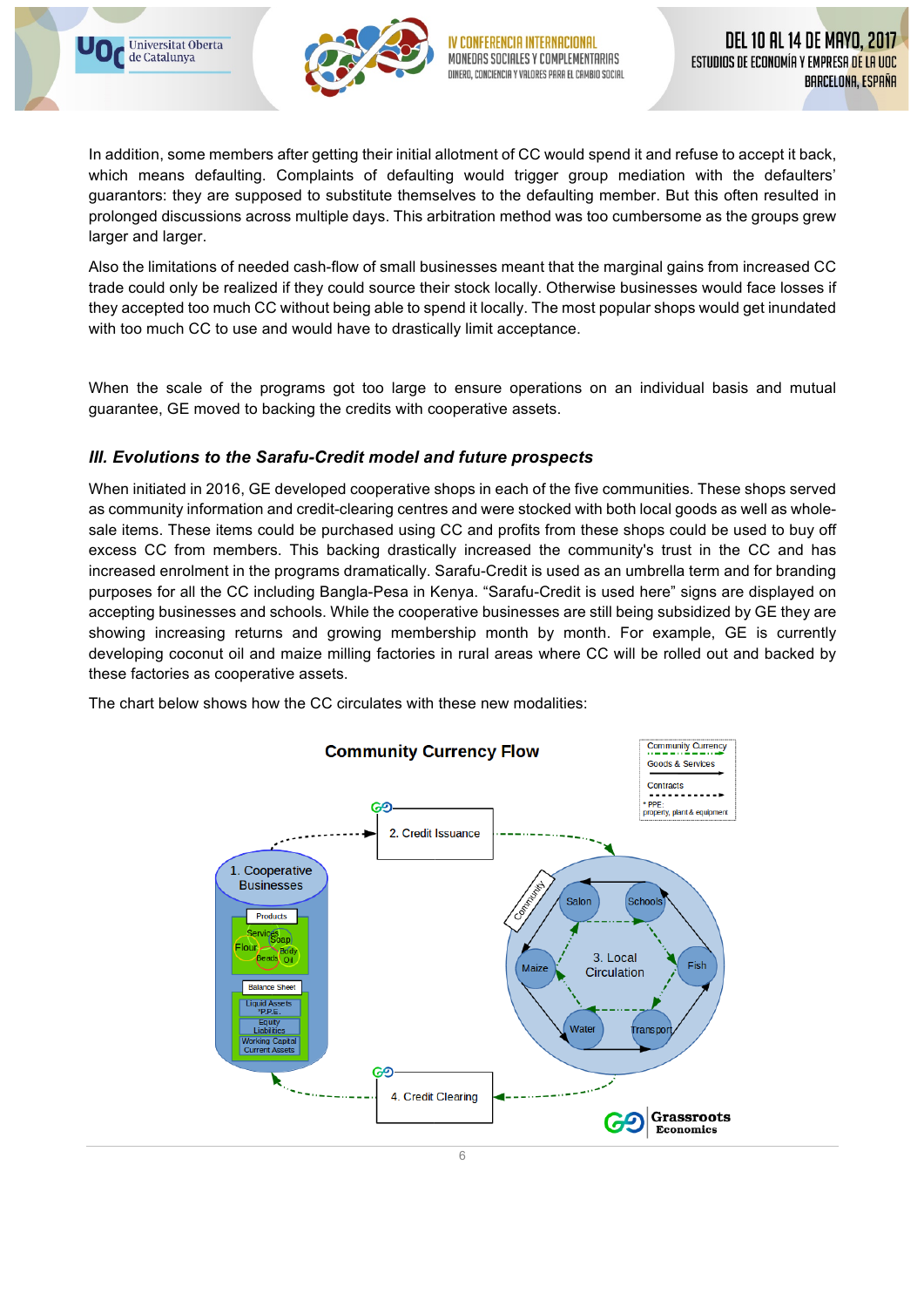



1. Cooperative assets are formalized including equipment, equity and other assets.

2. CC is issued into circulation via zero-interest loans to members that must use and re-accept the CC (Note that CC is also issued directly to pay for social and environmental services based on both donor backing and profits from cooperative assets).

3. Any business with excess CC (above their credit level) may use them to purchase cooperative assets (including profits in Kenyan shillings).

In this situation the local governance falls into the realm of the cooperative assets, while the issuance and clearing of the CCs falls under the administration of GE. In this sense GE is acting as the regulator to ensure that CCs issued match asset backing and that excess CC are guaranteed to be redeemed for that backing. GE is covering costs to providing this service in the long run by maintaining equity in the cooperative assets.

Services GE provides include:

- 1. marketing: developing directories and branding as well as doing promotions;
- 2. organizing: community social and environmental service events;

3. printing the CC and maintaining a digital currency system usable via mobile phone (in development);

- 4. storing and facilitating issuance and clearing of CCs;
- 5. expanding membership to the cooperative and managing shared assets;

6. researching, monitoring, evaluating and reporting the effectiveness of the program and the amount of CC in circulation;

7. developing new programs.



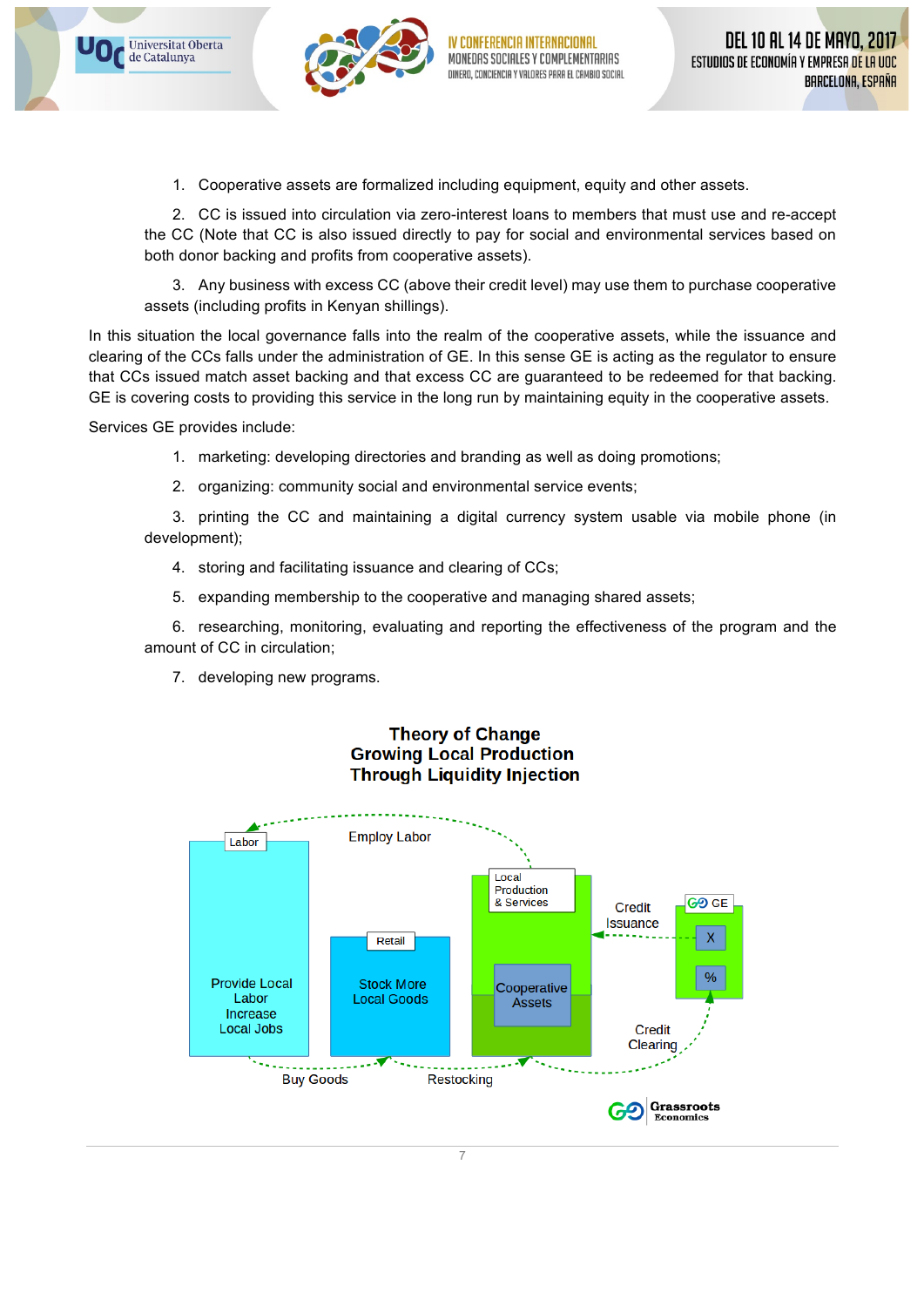



MONFORS SOCIALES Y COMPLEMENTARIAS VALORES PARA EL CAMBIO SOCIAL

The theory of change is that by providing access to an interest free credit, local businesses can expand their activities and employ some of the currently wasted or exported labour sector, who can in turn purchase more goods from local retailers, who in turn can purchase stock from local suppliers. By injecting liquidity in the form of a zero-interest credit, the local production and service industry is not burdened by debt and is able to expand. The more cooperative assets exist the larger the amount of community currency can be injected into the community, which increases local trade and helps these assets grow.

In example a cooperative of small businesses and schools come together to develop a local super-market. They buy shares in the cooperative which are used to stock the supermarket. The inventory of this supermarket is audited by GE and made available as a zero interest loan to the members in community currency. Members then trade the community currency and use it to increase their sales and grow their businesses, with the assurance that the CC they collect above their initial credit level can be used to purchase supermarket inventory or profits on a monthly basis. The members also use their new credit supply in community currency to employ local labour, who in turn purchase from retailers who can then purchase from suppliers in the network. Rather than waiting for the end of the month, or the term of the vouchers, to exchange for national currency the holder of CC is better suited to use it to purchase local goods or labour. This creates a sort of demurrage in which people want to spend the CC as fast as they get it, increasing the velocity of money.

## *Conclusion*

Kenyan community currencies have evolved from the Bangla-Pesa model to the Sarafu-Credit model. Their respective characteristics are summarized in the table below.

| Bangla-Pesa model                                                                            | Sarafu-Credit model                                                                                                                                                                                             |
|----------------------------------------------------------------------------------------------|-----------------------------------------------------------------------------------------------------------------------------------------------------------------------------------------------------------------|
| Members' businesses only                                                                     | Members' businesses + community income generating<br>assets (shops, others planned)                                                                                                                             |
| Purely fiduciary CC, only backed informally by<br>members' goods and services and commitment | Partly backed by community assets and KES incomes<br>generated by these assets                                                                                                                                  |
| Strict mutual credit                                                                         | Mutual credit with credit clearing to eliminate CC<br>surpluses for members                                                                                                                                     |
| CC management mostly by CBO board members                                                    | CC management mostly by GE field agents and<br>backed by cooperative assets                                                                                                                                     |
| Community activities: clean-ups, sport events, market<br>days                                | Social and environmental services are still there but<br>with a great focus on business development: income-<br>generating activities incubation, local businesses<br>federation, joint sourcing with suppliers |
| Group saving, with some lending (but clientelism and<br>defaults)                            | Saving and loans with an overarching Cooperative<br>(planned)                                                                                                                                                   |

**Table 1: Differences between the Bangla-Pesa model, as first implemented, and the Sarafu-Credit model, currently being rolled out**